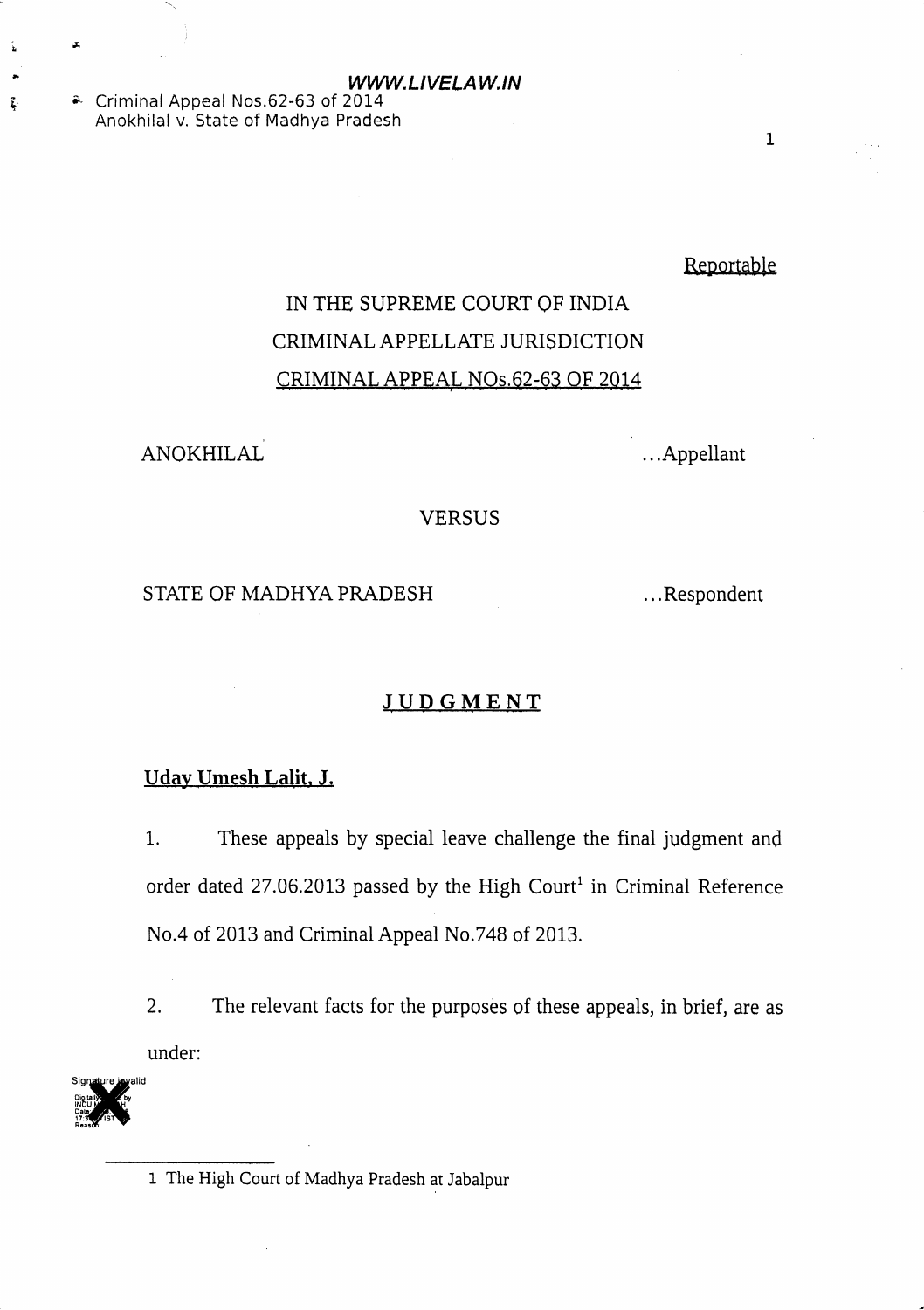$\ddot{\bullet}$ 

Ł.

(A) On 30.01.2013 a missing report was lodged by one Ramlal that his daughter (hereinafter referred to as 'the victim') aged about nine years was missing since 6 pm and that the appellant, his neighbour had sent the victim to get a bidi from a kirana shop but the victim never returned back. Pursuant to this reporting, FIR No.38 of 2013 was registered on 30.01.2013 with Police Station Chaigaon Makhan, Khandwa for offences under Sections 363, 366 of the Indian Penal Code.1860 ('IPC', for short) against the appellant.

(B) The body of the victim was found in an open field on 01.02.2013.

(C) The appellant was arrested on 04.02.2013, and after completion of investigation charge-sheet was filed on 13.02.2013 in the concemed court and the case was committed to Sessions Court on 18.2.2013. The case was posted for 19,02.2013 to consider whether charges be framed or not.

(D) It appears that since no Advocate had entered appearance on behalf of the appellant, on 18.02.2013 a learned Advocate was appointed by the Legal Aid Services Authority to represent the appellant on 19.02.2013. That learned Advocate, however, did not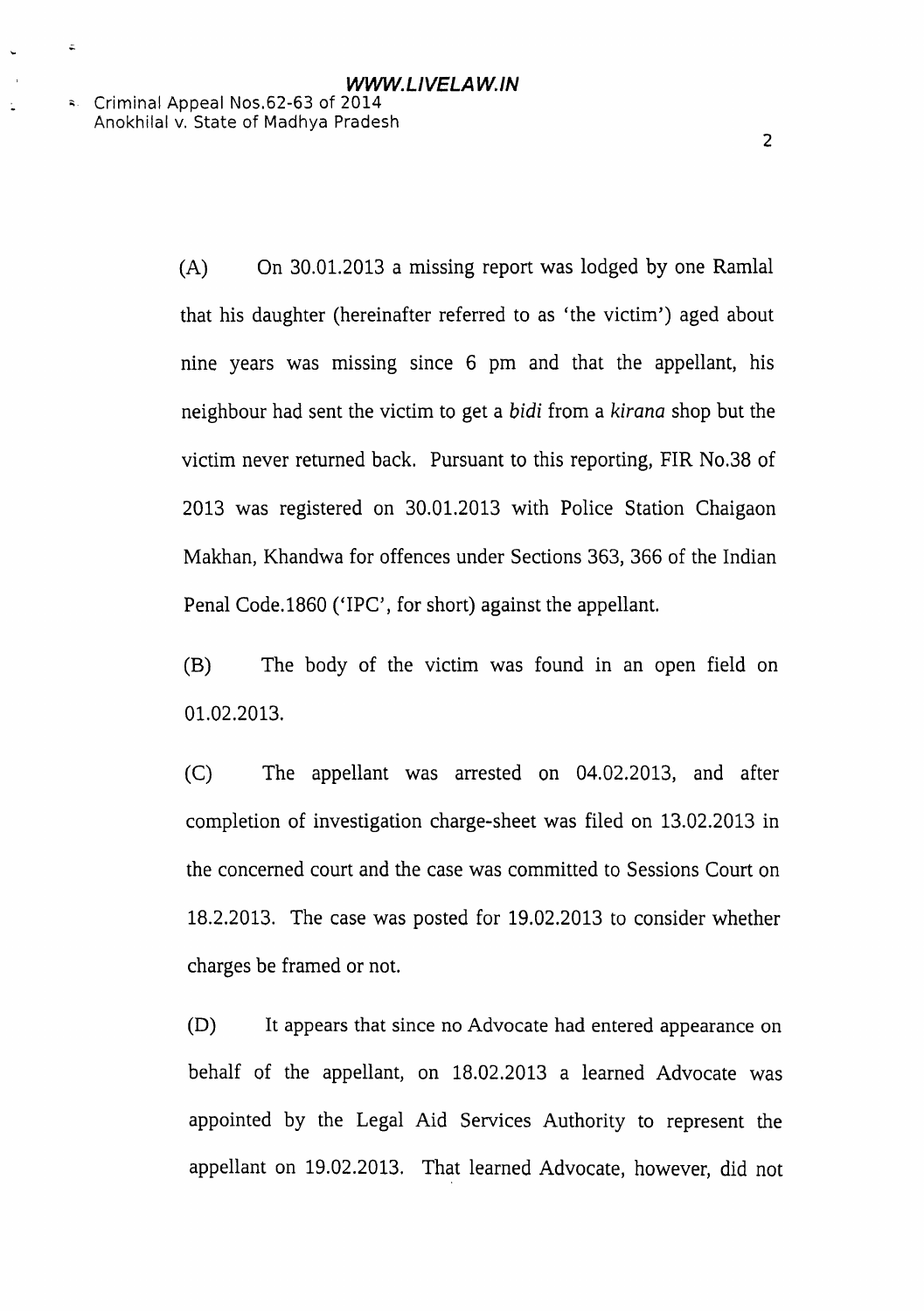$\overline{z}$ 

appear on 19.02.2013 when the case was taken up, and as such another learned Advocate came to be appointed through Legal Aid Services to represent the appellant. Such appointment was done on 19.02.2013 and on the same day the charges were framed against the appellant for the offences punishable under Sections 302, 363, 366,  $376(2)(f)$  and  $377$  IPC and under Sections 4, 5 and 6 of Protection of Children from Sexual Offences Act, 2012.

(E) In the next seven days i.e. by 26.2.2013, all thirteen prosecution witnesses were examined.

 $(F)$  Thereafter, the case was dealt with on 27.2.2013, 28.2.2013, 1.3.2013, 2.3.2013 and 4.3.2013 and the orders passed by the Trial Court were :-

#### $"$ (i) 27.02.2013

State through Shri B.L. Mandloi P.P

Accused Anokhilal present from judicial custody. Shri D.S. Chauhan advocate present on his behalf.

The prosecution filed application together with letter of District Prosecution Officer and with copy of warrant etc documents. Copies are supplied. The defense has no objection in taking above documents on record, hence considering the reasons of as explained for delay the application is liable to be accepted and above documents are taken on record.

 $\frac{1}{4}$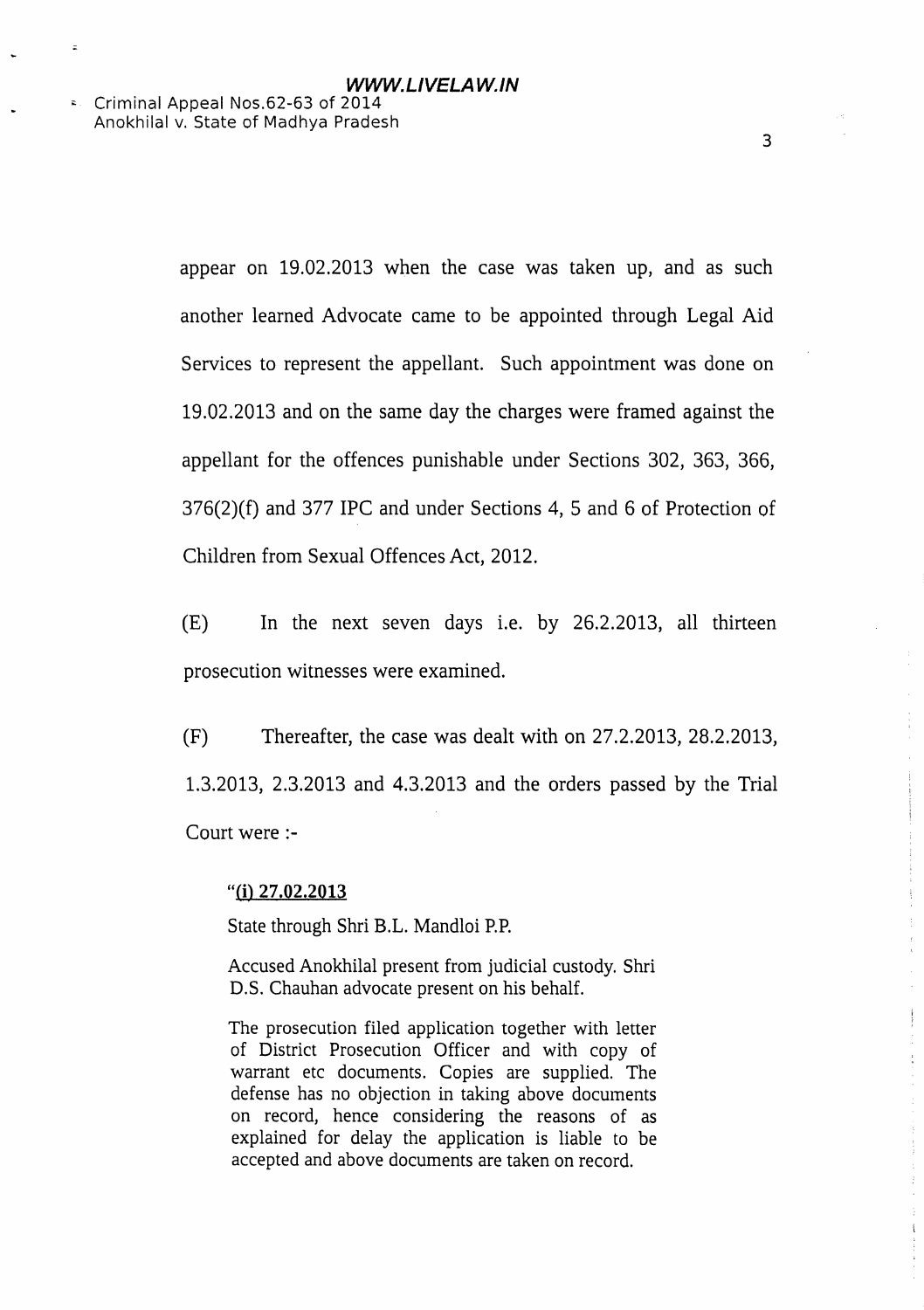> The prosecution stated that it does not want to produce any other oral evidence it has been requested that DNA report and FSL report will be placed on record as and when they are received, which is immediately to be received, not any other oral evidence are to be adduced and besides placing on record above report, rest of evidence was declared to be ended.

> It would be just and proper to examine accused under Section 313 Cr.P.C. for evidence available. Hence, accused examined under Section 313 Cr.P.C. On entering in defense, the accused stated that he does not want to adduce any evidence in defense. Not any written statement under Section 232 (2) Cr.P.C. has been filed.

> Put up on 28.02.2013 for placing on record DNA report etc and final arguments.

Sd/- (illegible) Sessions Judge and Special Judge Under Protection of Children from Sexual Offences Act, Khandwa

#### (ii) 28.02.2013

State through Shri B.L. Mandloi P.P.

Accused Anokhilal present from judicial custody. Shri D.S. Chauhan advocate present on his behalf.

An application was filed on behalf of prosecution with FSL reports. Copies supplied. Heard arguments.

Since there is no effective objection regarding allowing above application and taking on record above FSL report and even otherwise these may be helpful in providing justice, hence reports are taken on record.

-:,"-]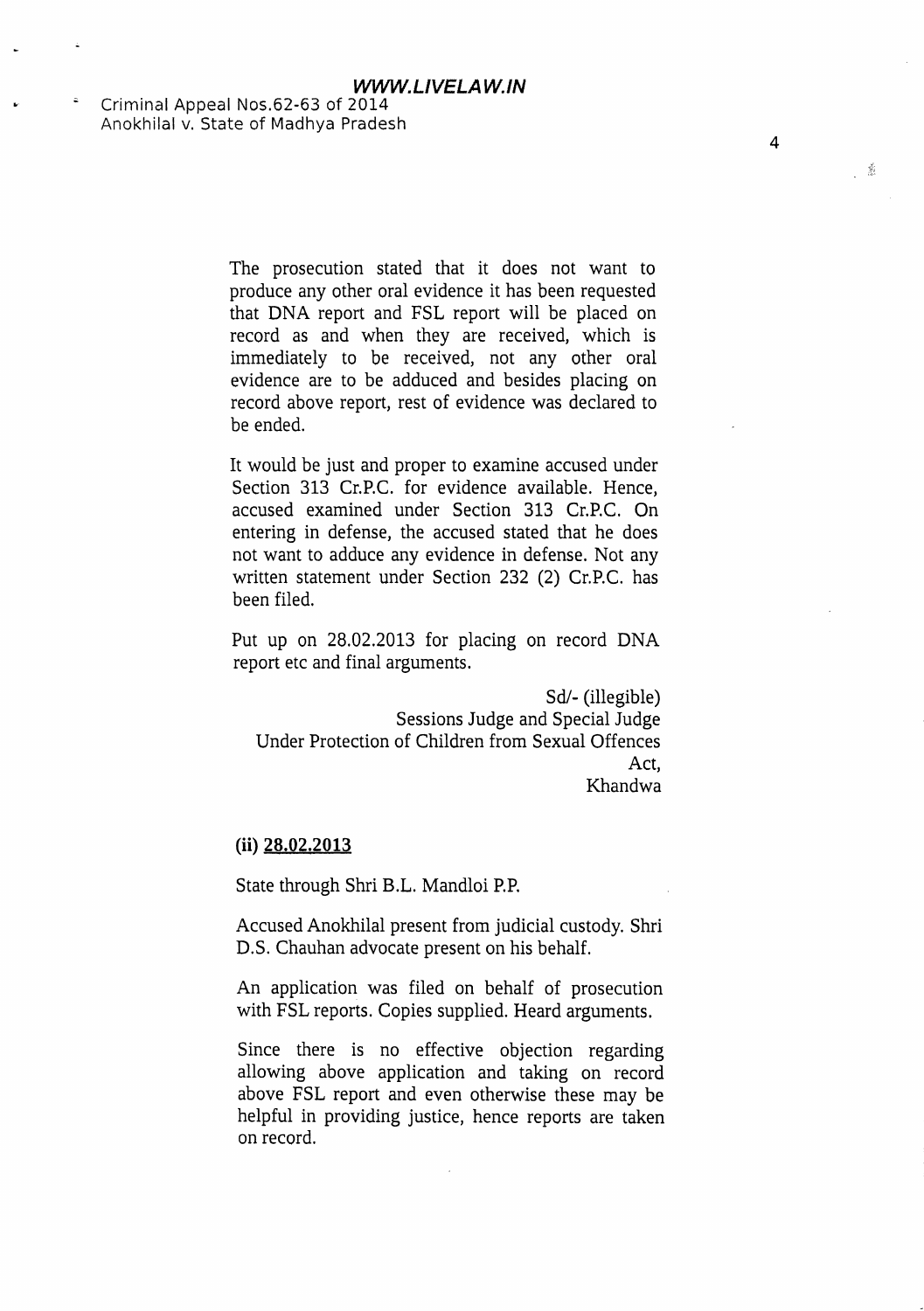> Above reports may be acceptable under Section 293 Cr.P.C,, on this basis it was requested to mark exhibit on above reports. Defense has not raised any objection in this regard, hence with consent of both the parties above reports presented by Regional Forensic Science Laboratory Jhumarghat Rau Indore (M.P.) are marked as ext. C-1, C-2 and C-3.

> The prosecution has not yet received DNA report, the same will be placed on record as and when it is received, saying such like earlier it was stated that any other evidence is not to be produced, hence hearing final arguments in case started, which remained incomplete.

> Put up on 01.03.2013 for placing on record DNA report and rest final arguments.

> > sd/- Sessions Judge Khandwa

#### (iii) 01.03.2013

State through Shri B.L. Mandloi P.P.

Accused Anokhilal present from judicial custody. Shri D.S. Chauhan advocate present on his behalf.

The prosecution has not received DNA report, same wiII be placed on record on receipt.

Hearing of rest of final arguments started which remained incomplete.

Put up on 02.03.2013 for placing on record DNA report and rest of final arguments.

> sd/- Sessions Judge Khandwa

 $(iv)$  02.03.2013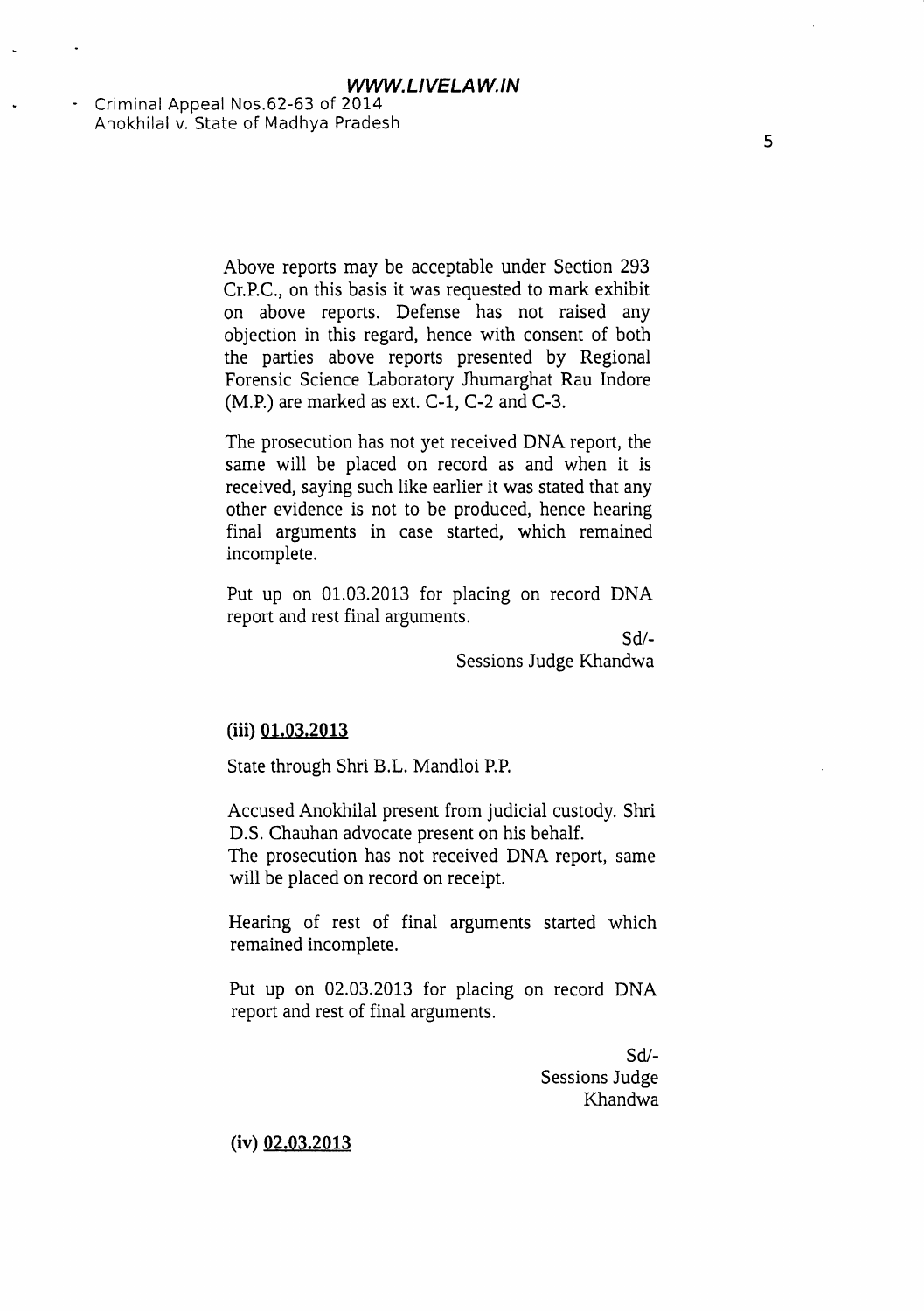State through Shri B.L. Mandloi P.P.

Accused Anokhilal present from judicial custody. Shri D.S. Chauhan advocate present on his behalf.

The accused is being tried under Section 9 of Protection of Children from Sexual Offences Act, 2012 and according to Provisions of Section 5 (f) of above Act, the situation of previous conviction for the sexual offence under Section 377IPC is also clear and above fact has found mention in charge No.8 framed in earlier with intention that despite being previously convicted for sexual offence under Section 377 IPC but in above charge date time and place etc is not mentioned regarding conviction according to provisions of Section 211 (7) Cr.P.C. Hence, as is provided under Section 211 (7) Cr.P.C. the Court before passing order of conviction may add statement of fact, date and place of conviction, hence in this regard both the parties were heard. In earlier the copy of judgment of previous conviction was not filed due to which date, place etc were not mentioned in charge and during examination under Section 313 Cr.P.C. in question No.14 in this regard by giving reference of copy of judgment together with date, time and place etc conviction was passed and appeal was filed or not in this regard clear questions were asked, hence it also does not reflect that any prejudice has been caused to accused nevertheless to avoid technical fault, according to provisions of Section 211 (7) Cr.P.C. charge was modified and amended charge was read over and explained to accused and his plea was recorded.

Giving opportunity of additional evidence/cross examination to both parties regarding amended charge would be just and proper, in this regard both the parties were intimated.

Prosecution today by placing on record certain additional documents articles etc. led additional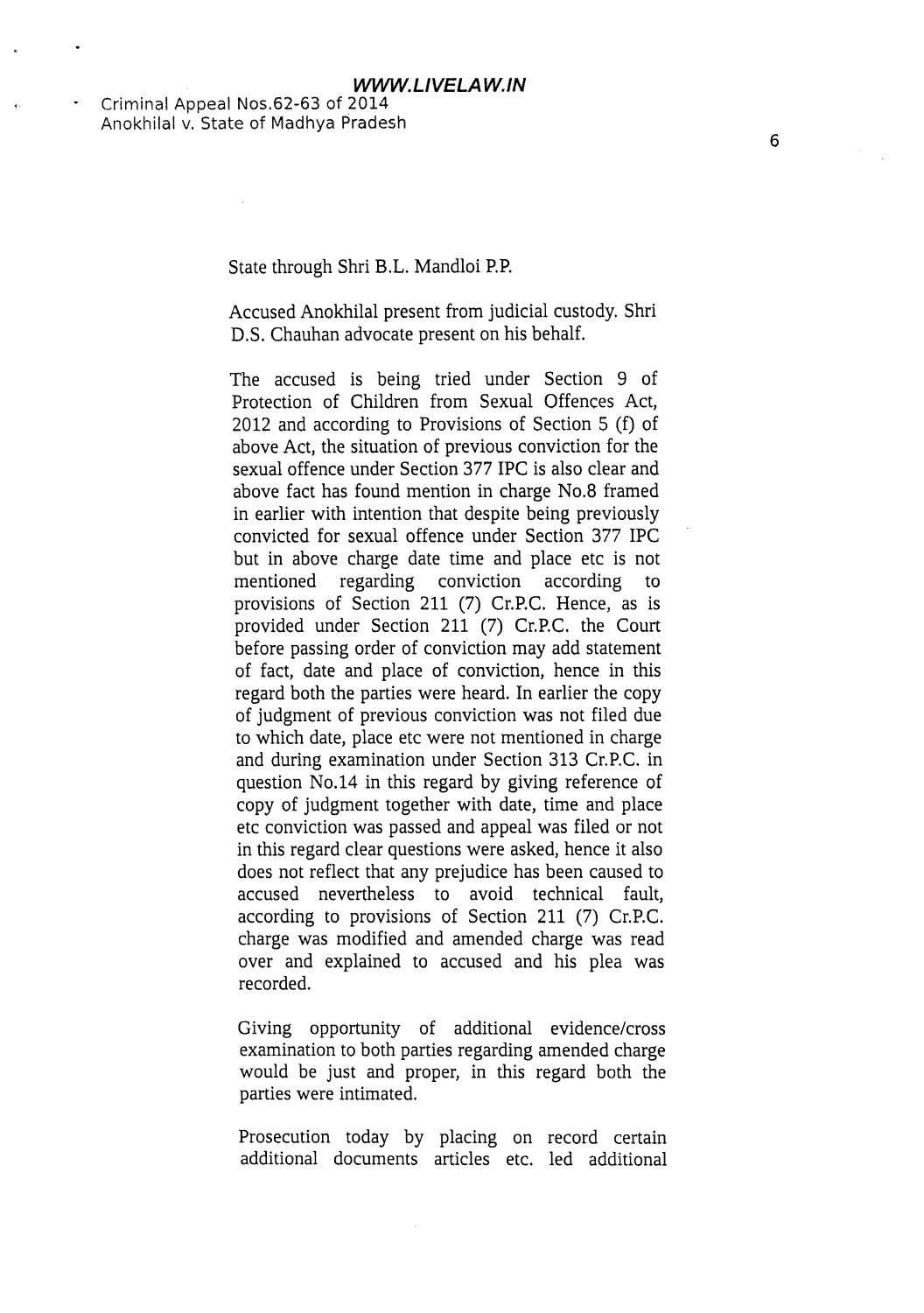> evidence and application under Section 311 Cr.P.C. has been filed. Besides this, he stated not to adduce any other additional evidence in regard to amendment in charge. On the other hand defense also in this regard stated not to conduct cross examine any witness already examined and also stated not to furnish any additional evidence or evidence in defense.

> The prosecution presented articles relating to case in sealed condition and an application with documents was filed under Section 311 Cr.P.C. Copy supplied. Arguments heard.

> It is proposed to file received DNA report and correspondent of FSL/DNA and in above regard also request has been made to re-examine Investigating Officer K.K, Mishra (PW-L3) and Head Constable Harikaran PW-12 and accordingly, permission has been sought.

> It has been stated that concerned document and report since were received in delay and it was filed as earliest and by virtue of this correspondence relating to above are being filed now. It is mentioned that DNA report was received on 01.03.2013 itself hence considering the reason so disclosed during arguments defense has not raised any effective objection hence, application stands allowed and concerned documents are taken on record and witness K.K. Mishra PW-13 and Hari Karan PW-12 are permitted to be reexamined.

> It has been stated by the public prosecutor that above witnesses are present today, hence, above both the witnesses were additionally examined with consent of defense and they were discharged after reexamination. Prosecution stated not to adduce any other evidence as such closed its evidence.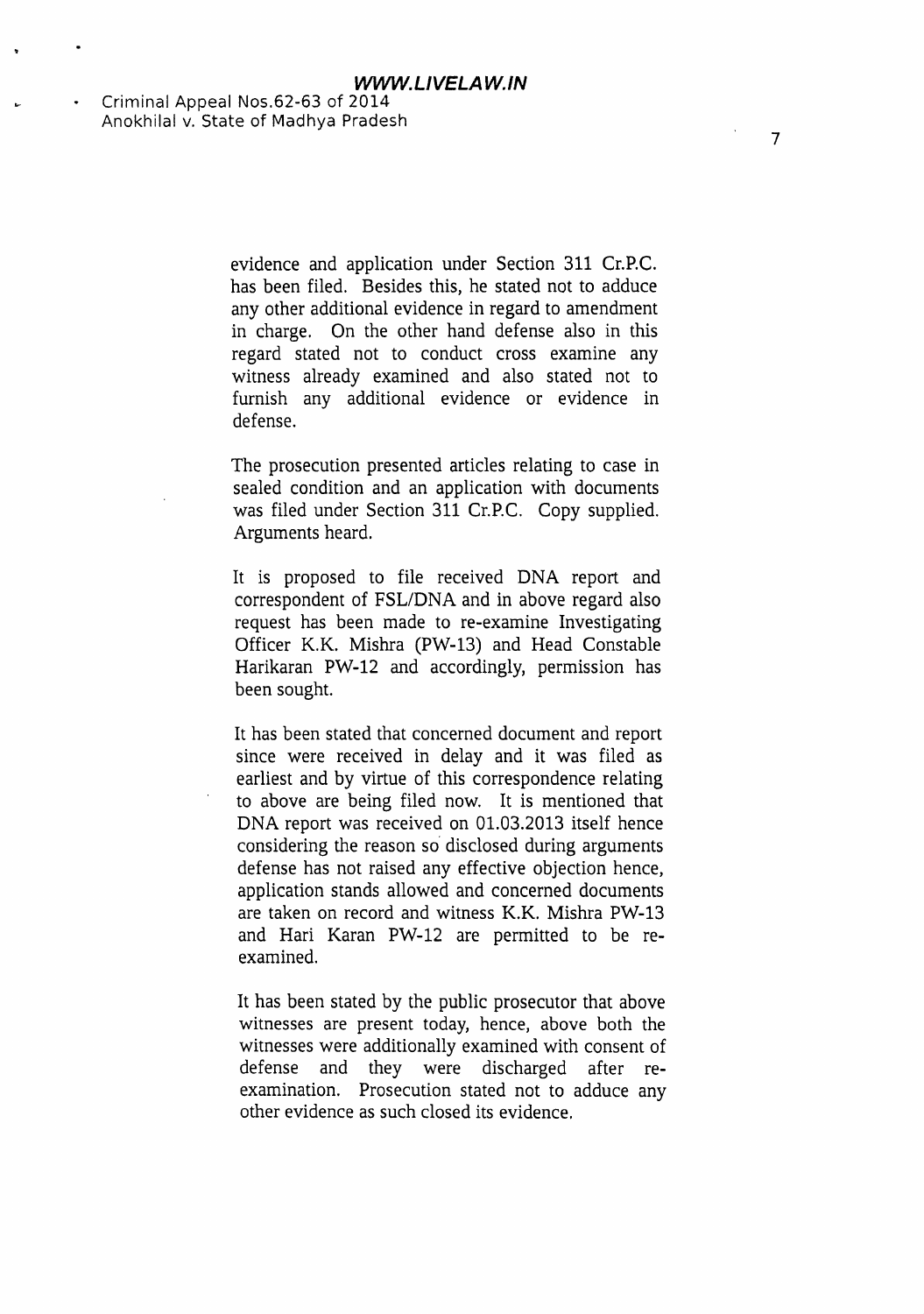WWW.LIVELAW.IN Criminal Appeal Nos.62-63 of 20L4 Anokhilal v. State of Madhya Pradesh

> The packet of article so filed is in sealed condition, which was opened in presence of both the parties. After evidence let same be deposited in malkhana by duly sealing with memo of property.

> In regard to additional evidence so adduced accused was re-examined under Section 313 Cr.P.C. and again on entering in defense, the accused stated not to adduce any evidence in defense nor any written statement was filed under Section 232(2) Cr.P.C. and as such defense closed its evidence. Put up again for final arguments.

> > sd/-

Sessions Judge and Special Judge Under Protection of Children from Sexual Offences Act, Khandwa

#### Again

State through Shri B.L. Mandloi P.P.

Accused Anokhilal present from judicial custody. Shri D.S. Chauhan, Advocate present on his behalf.

Heard final arguments. Put up on 04.03.2013 for judgment.

sd/-

Sessions Judge and Special Judge Under Protection of Children from Sexual Offences Act, khandwa

#### $(v)$  4.3.2013

State through Shri B.L. Mandloi P.P.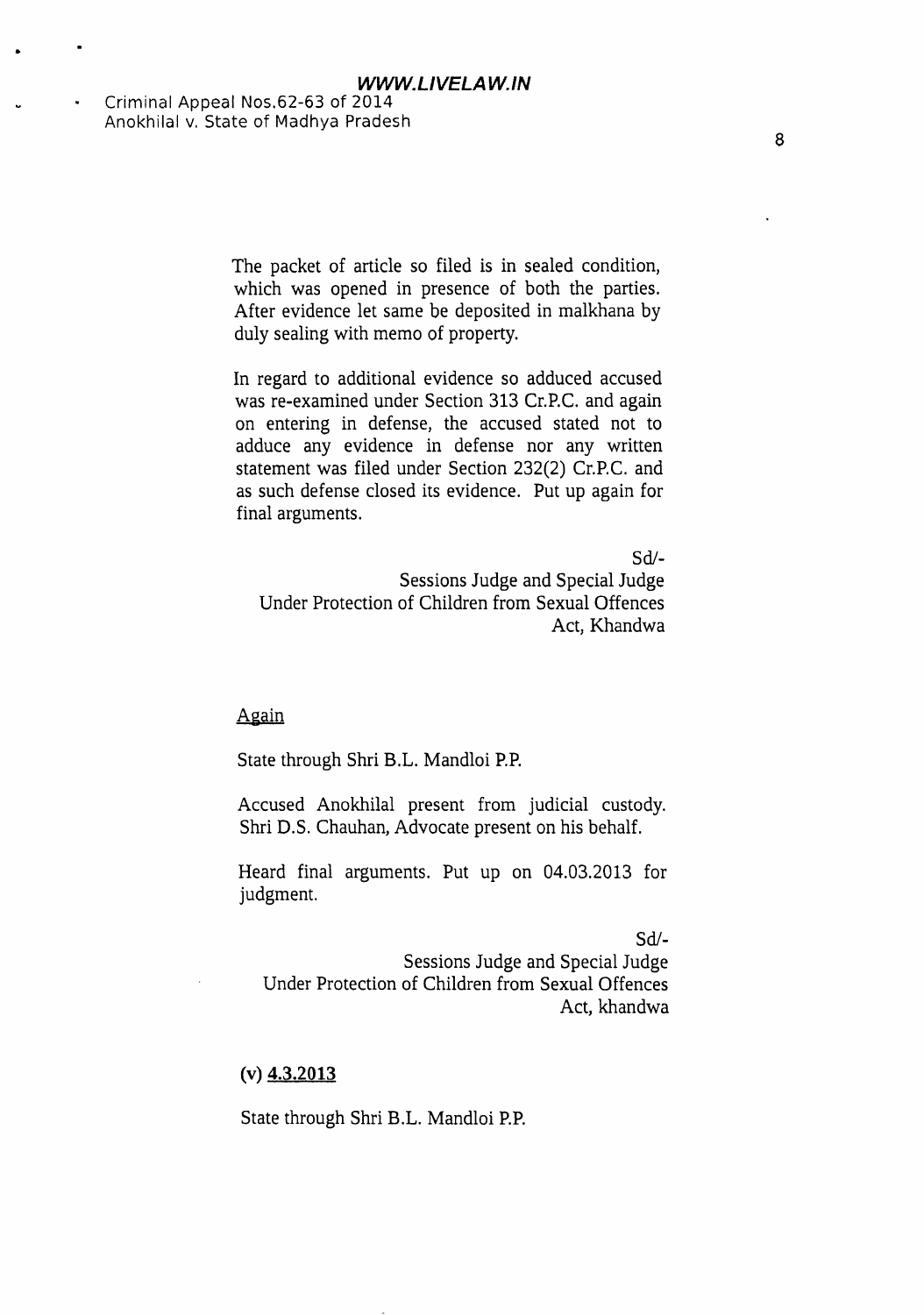t

&

Accused Anokhilal present from judicial custody. Shri D.S. Chauhan, advocate present on his behalf.

The judgment pronounced and signed separately in open court, according to which accused was convicted under Section 363, 366, 377, 376(2)(f) and Section 302 IPC read with Section 6 of Protection of Children from Sexual Offences Act, 2012.

Arguments were heard on the question of sentence. It was informed to both the parties that if they wish, they may adduce evidence regarding order of sentence.

It was stated by the prosecution that due to framing charge under Section 211(7) Cr.P.C. regarding previous conviction of accused, it has already adduced evidence at evidence stage regarding previous conviction of accused and his previous criminal conduct, hence now he does not want to adduce evidence regarding conviction.

On the other hand, learned counsel for the defense Shri D.S. Chauhan he has stated that during whole trial not any member of family of accused has appeared and in regard to his conduct in jail the prosecution itself has already adduced certificate etc. hence he stated not to adduce any evidence regarding order of sentence, nevertheless both the parties were informed that if they wish to adduce any evidence in this regard, then they may do so. By giving above information to both the parties, detailed arguments were heard regarding order of sentence.

Put up again after some time for order of sentence.

sd/-

Sessions Judge and special Judge Under Protection of Children from Sexual Offences Act, Khandwa

#### **Again**

State through Shri B.L. Mandloi P.P.

Accused Anokhilal present from judicial custody. Shri D.S. Chauhan, Advocate present on his behalf.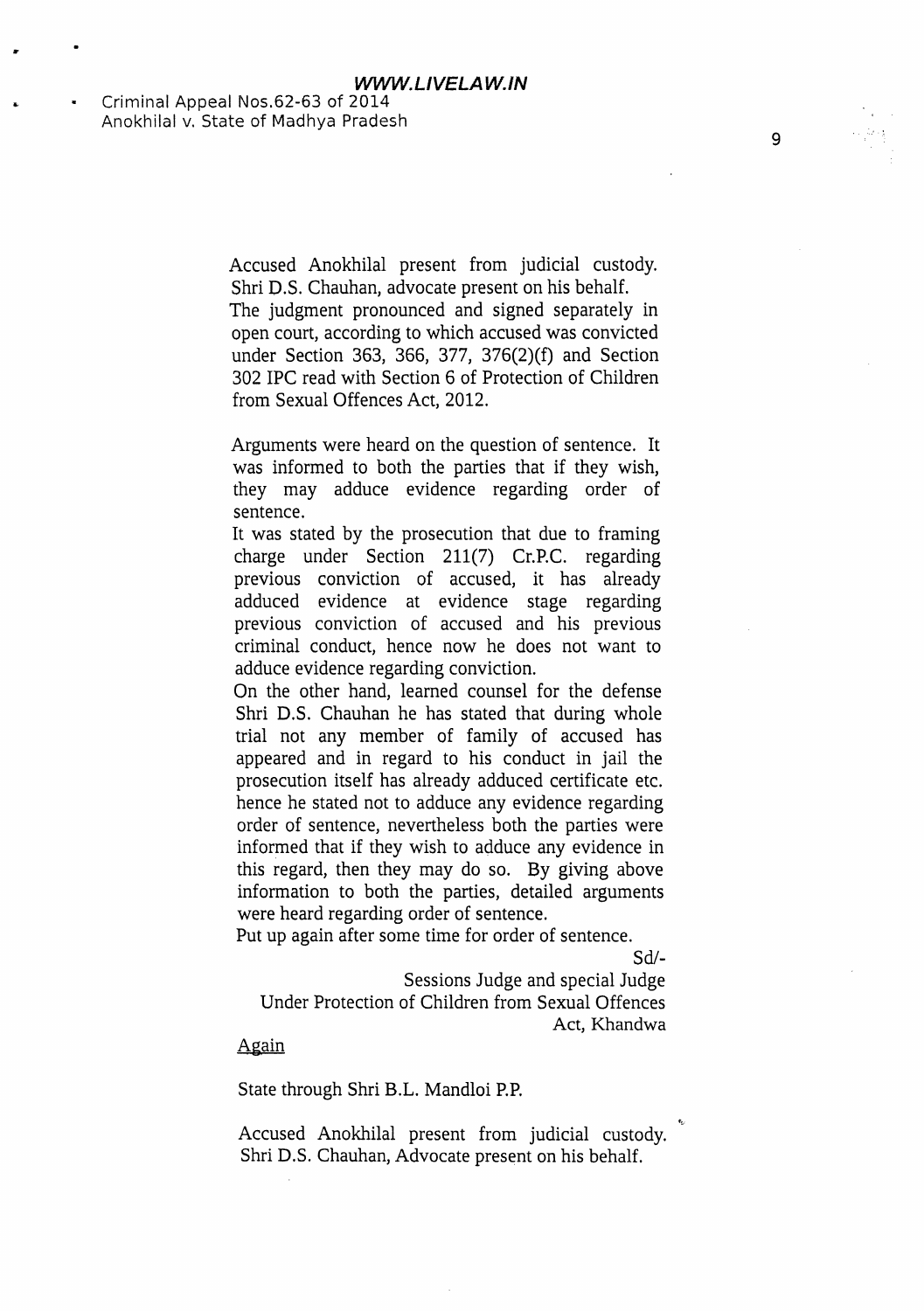> Both the parties again stated not to adduce any evidence regarding order of sentence, hence order of sentence was pronounced separately in open court according to which accused is convicted and sentenced as follows regarding charges:

| No. | Offence<br>U/s | of<br>Sentence<br>rigorous<br>imprisonment | Fine   | In default of<br>οf<br>payment<br>fine,<br>additional<br>οf<br>sentence<br>rigorous<br>imprisonment |
|-----|----------------|--------------------------------------------|--------|-----------------------------------------------------------------------------------------------------|
| 1.  | 302 IPC        | Death<br>Sentence                          |        |                                                                                                     |
| 2.  | 363 IPC        | Seven years                                | 1000/- | One month                                                                                           |
| 3.  | 366 IPC        | Seven years                                | 1000/- | One month                                                                                           |
| 4.  | 377 IPC        | Seven years                                | 1000/- | One month                                                                                           |
| 5.  | 376(2)<br>IPC  | Life<br>imprisonment                       | 1000/- | One month                                                                                           |

Due to being similar act, no separate sentence is being awarded for the offence under Section 6 of Protection of Children from Sexual Qffences Act, 2012.

By preparing warrant of conviction in this regard let accused be sent to jail.

The accused has been sentenced to death also and in above regard according to Section 366 Cr.P.C, it has also been directed that death penalty be not executed so long as it is not confirmed by the Hon'ble High Court, hence in that regard according to provision of Section 366(2) Cr.P.C. warrant of handing over accused sentenced to death to taken in custody of jail, is attached separately with warrant. Copy of judgment is given to accused and according to provisions of section 363 (4) Cr.P.C. accused is informed that he has right to appeal and period of appeal.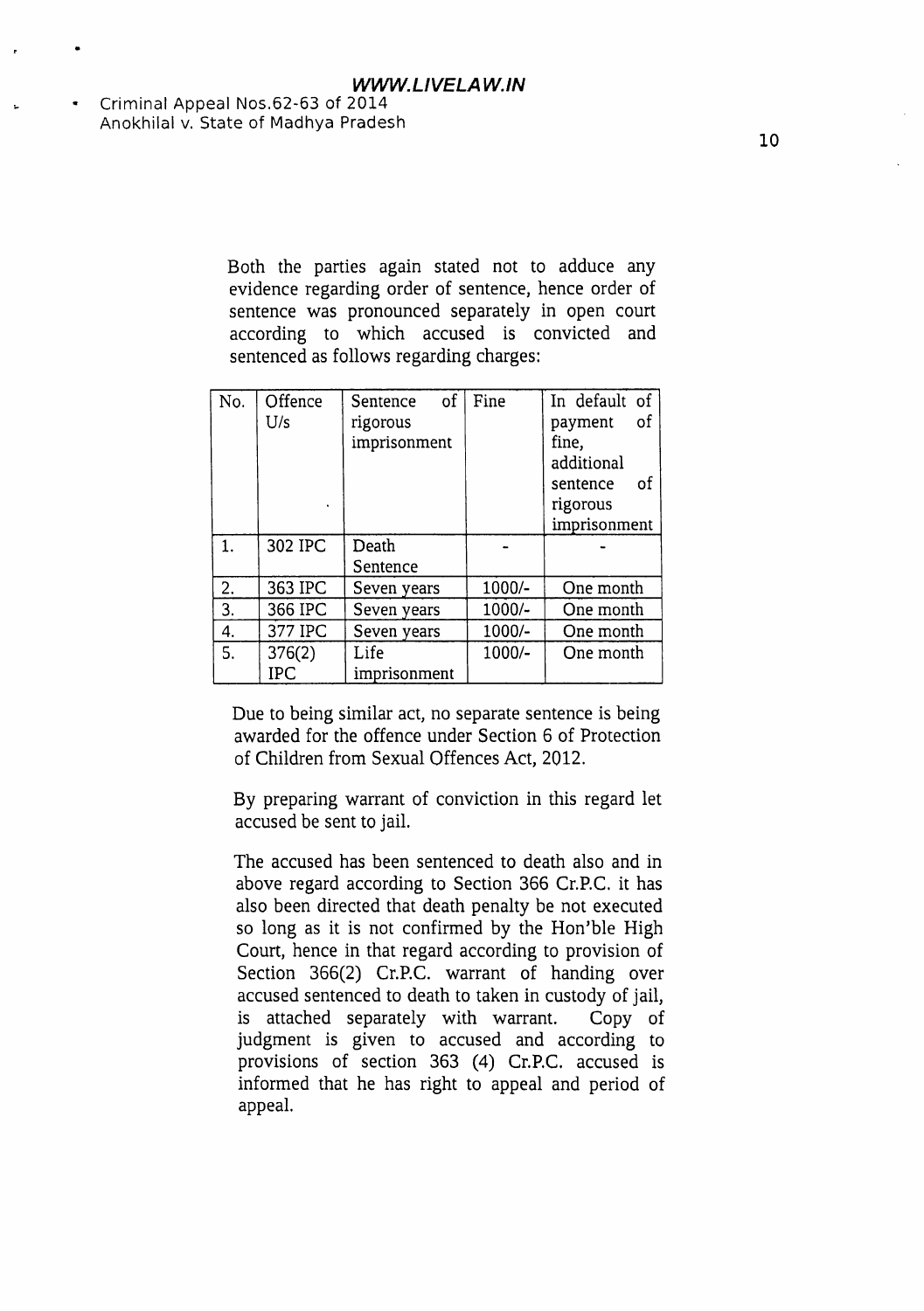a

I

Let entire record of this case be sent for placing before the Hon'ble High Court forthwith for confirmation of death penalty as per provisions of Section 366 Cr.P.C.

sd/- Sessions Judge and Special Judge Under Protection of Children from Sexual Offences Act, Khandwa

(G) In its judgment and order dated 4.3.2013, the Trial Court

accepted the case of the prosecution and stated:-

"65. From above analysis it is clear that present case having similar facts like judicial citation of Rajendra Prahladrao Vasnic is in the category of 'rarest of rare' case and excess to that in the present case accused is previous convict in sexual offence of similar nature. Hence, in view of above analysis imposing punishing of only imprisonment for life cannot be adequate and death sentence is necessary.

66. Accused Anokhilal son of Sitaram has been convicted in charge of offence punishable under Section 363, 366, 376(2)(f), 377 and 302 IPC and Section 6 of Protection of Children from Sexual Offences Act, 2012 hence, according to analysis so done:

(one) for the offence under Section302 IPC accused Anokhilal son of Sitaram is awarded 'death sentence'. By tying knot in neck, he be hanged till his dearh. It is also directed that above death sentence be not executed unless it is confirmed by the Hon'ble High Court.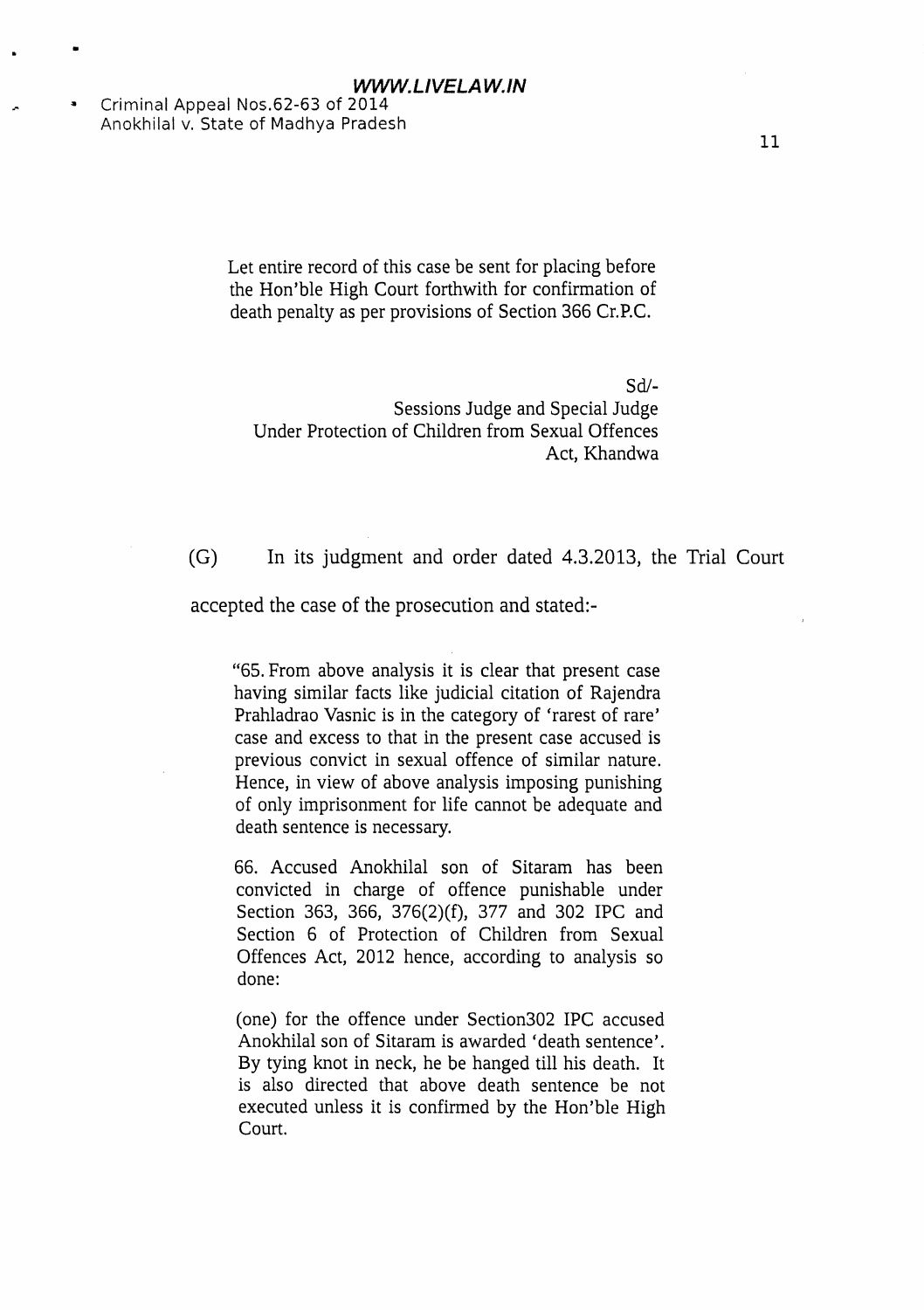(two) For the offence under Section 363 IPC the accused is sentenced to seven years rigorous imprisonment with fine of Rs.1000/-, in default of payment of fine, he is directed to undergo another one month rigorous imprisonment.

(three) For the offence under Section 366 IPC, the accused is sentenced to seven years rigorous imprisonment with fine of Rs.1,000/-, in default of payment of fine, the accused is directed to undergo another one month rigorous imprisonment.

(four) For the offence under Section 376  $(2)(f)$ IPC the accused is sentenced to imprisonment for life with fine of Rs.1000/-, in default of payment of fine, he is directed to undergo another one month rigorous imprisonment.

(five) For the offence under Section 377 IPC the accused is sentenced to imprisonment for seven years with fine of Rs.1,000/- in default of payment of fine, he is directed to undergo another one month rigorous imprisonment.

(Six) Considering the provisions of Section <sup>42</sup> of Act, where for similar act the accused has been convicted under the sections of Act and IPC, then he should be sentenced for the offences having larger punishment and in this regard principle of Section 7L IPC is also perusable and in Section  $376(2)(f)$  IPC and in Section 6 of the Act, there is provision of punishment for imprisonment for life and minimum sentence of 10 yrs rigorous imprisonment and for similar act, order of sentence is being passed for the offence under Section 376(2) (f) and Secton 377 IPC also, hence separate order of sentence for the offence under Section 6 of Protection of Children from Sexual Offences Act, 2012 is not being passed.

All the sentences of imprisonment shall run concurrently.

戀。